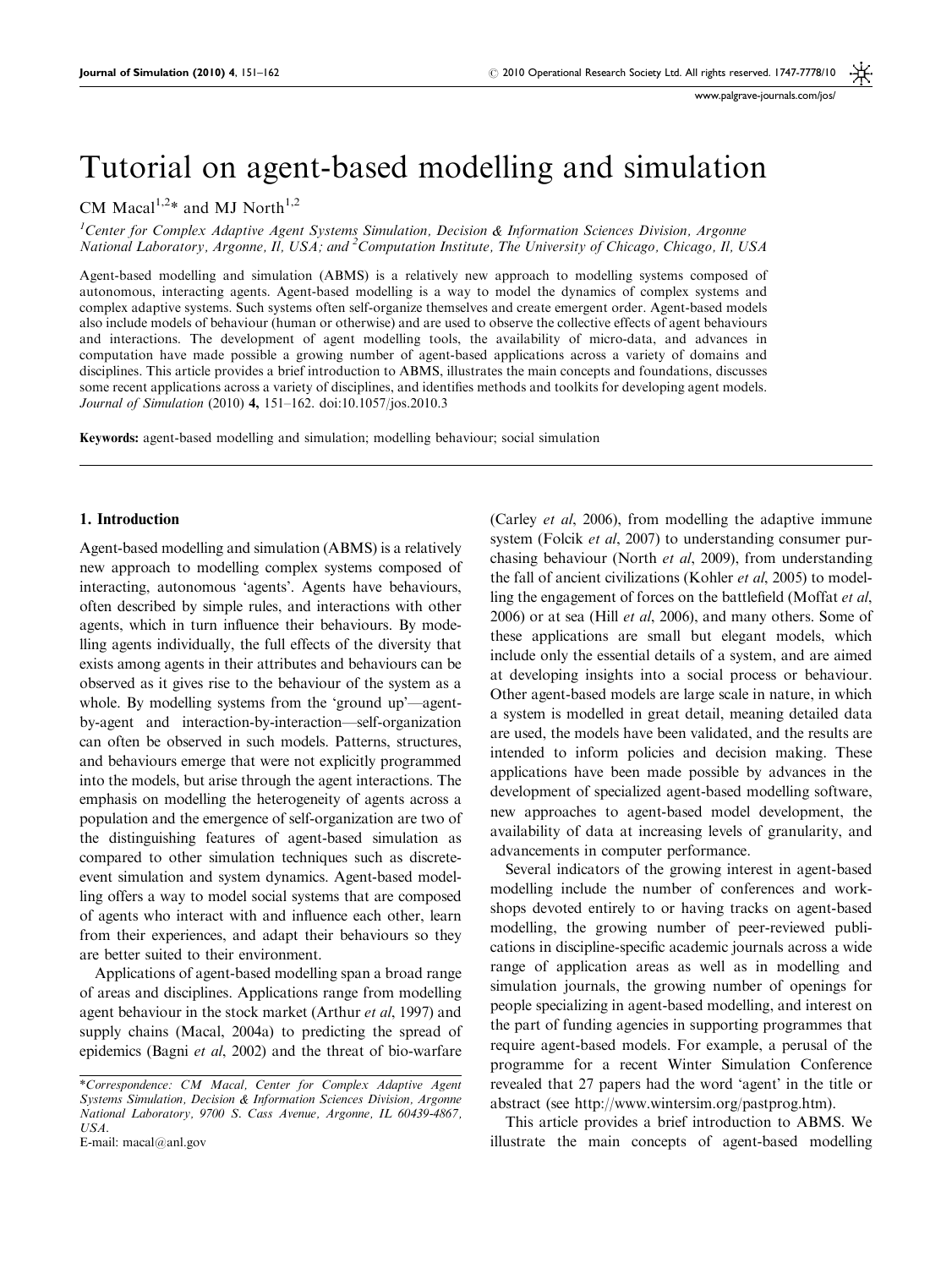(Section 2), discuss some recent applications across a variety of disciplines (Section 3), and identify methods and toolkits for developing agent models (Section 4).

#### 2. Agent-based modelling

## 2.1. Agent-based modelling and complexity

ABMS can be traced to investigations into complex systems (Weisbuch, 1991), complex adaptive systems (Kauffman, 1993; Holland, 1995), and artificial life (Langton, 1989), known as ALife (see Macal (2009) for a review of the influences of investigations into artificial life on the development of agent-based modelling and the article by Heath and Hill in this issue for a review of other early influences). Complex systems consist of interacting, autonomous components; complex adaptive systems have the additional capability for agents to adapt at the individual or population levels. These collective investigations into complex systems sought to identify universal principles of such systems, such as the basis for self-organization, emergent phenomenon, and the origins of adaptation in nature. ABMS began largely as the set of ideas, techniques, and tools for implementing computational models of complex adaptive systems. Many of the early agent-based models were developed using the Swarm modelling software designed by Langton and others to model ALife (Minar et al, 1996). Initially, agent behaviours were modelled using exceedingly simple rules that still led to exceedingly complex emergent behaviours. In the past 10 years or so, available agent-based modelling software tools and development environments have expanded considerably in both numbers and capabilities.

Following the conventional definition of simulation, we use the term ABMS in this article to refer to both agent-based simulation, in which a dynamic and timedependent process is modelled, and more general kinds of agent-based modelling that includes models designed to do optimization (see, eg, Olariu and Zomaya, 2006) or search (see, eg, Hill et al, 2006). For example, particle swarm optimization and ant optimization algorithms are both inspired by agent-based modelling approaches and are used to achieve an end (optimal) state rather than to investigate a dynamic process, as in a simulation.

## 2.2. Structure of an agent-based model

A typical agent-based model has three elements:

- 1. A set of agents, their attributes and behaviours.
- 2. A set of agent relationships and methods of interaction: An underlying topology of connectedness defines how and with whom agents interact.
- 3. The agents' environment: Agents interact with their environment in addition to other agents.

A model developer must identify, model, and program these elements to create an agent-based model. The structure of a typical agent-based model is shown in Figure 1. Each of the components in Figure 1 is discussed in this section. A computational engine for simulating agent behaviours and agent interactions is then needed to make the model run. An agent-based modelling toolkit, programming language or other implementation provides this capability. To run an agent-based model is to have agents repeatedly execute their behaviours and interactions. This process often does, but is not necessarily modelled to, operate over a timeline, as in time-stepped, activity-based, or discrete-event simulation structures.



Figure 1 The structure of a typical agent-based model, as in Sugarscape (Epstein and Axtell, 1996).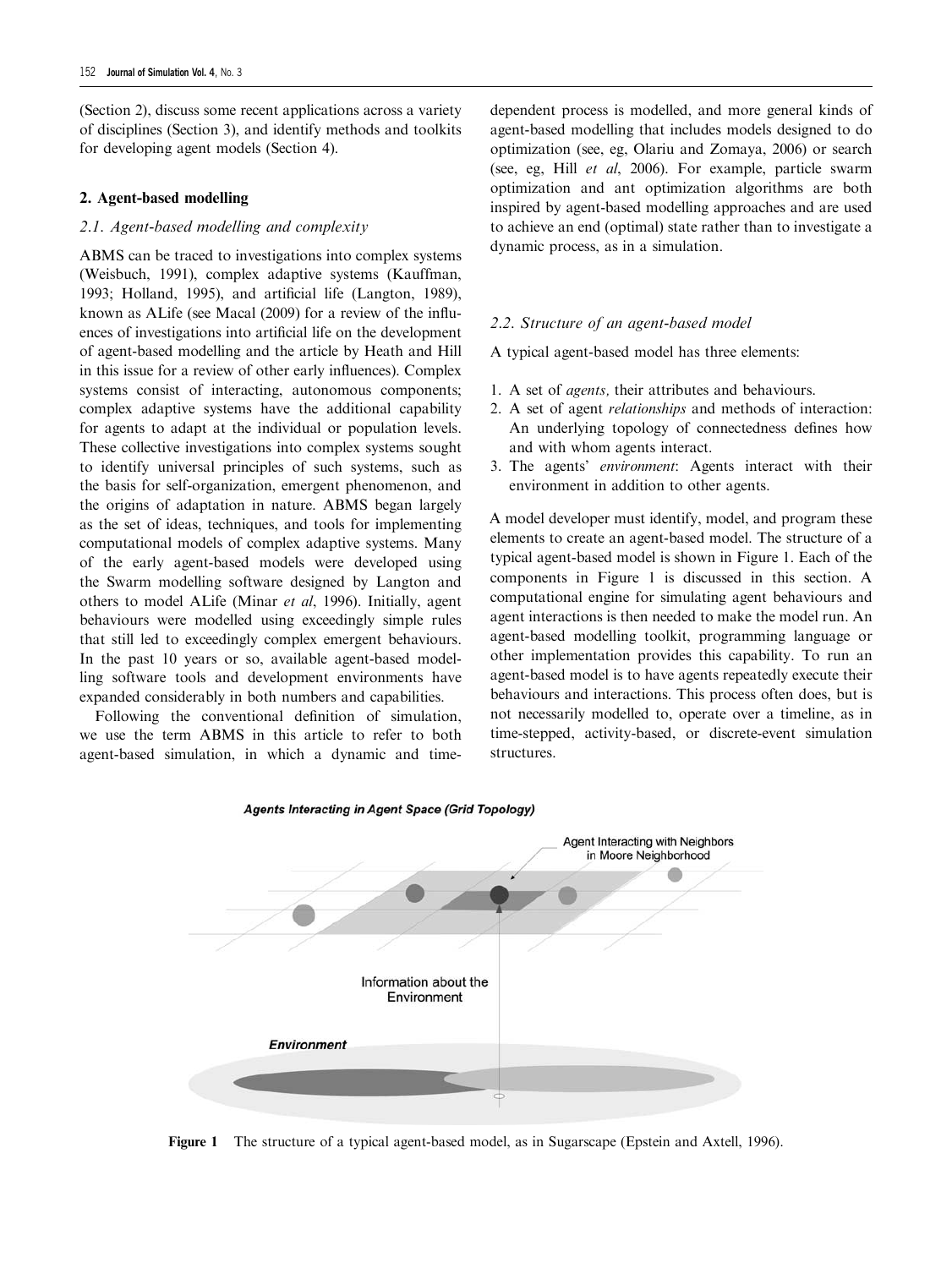#### 2.3. Autonomous agents

The single most important defining characteristic of an agent is its capability to act autonomously, that is, to act on its own without external direction in response to situations it encounters. Agents are endowed with behaviours that allow them to make independent decisions. Typically, agents are active, initiating their actions to achieve their internal goals, rather than merely passive, reactively responding to other agents and the environment.

There is no universal agreement in the literature on the precise definition of an agent beyond the essential property of autonomy. Jennings (2000) provides a computer science definition of agent that emphasizes the essential characteristic of autonomous behaviour. Some authors consider any type of independent component (software, model, individual, etc) to be an agent (Bonabeau, 2001). In this view, a component's behaviour can range from simplistic and reactive 'if-then' rules to complex behaviours modelled by adaptive artificial intelligence techniques. Other authors insist that a component's behaviour must be adaptive, able to learn and change its behaviours in response to its experiences, to be called an agent. Casti (1997) argues that agents should contain both base-level rules for behaviour and higher-level rules that are in effect 'rules to change the rules'. The base-level rules provide more passive responses to the environment, whereas the 'rules to change the rules' provide more active, adaptive capabilities.

From a practical modelling standpoint, based on how and why agent-models are actually built and described in applications, we consider agents to have certain essential characteristics:

- An agent is a self-contained, modular, and uniquely identifiable individual. The modularity requirement implies that an agent has a boundary. One can easily determine whether something is part of an agent, is not part of an agent, or is a shared attribute. Agents have attributes that allow the agents to be distinguished from and recognized by other agents.
- An agent is *autonomous* and self-directed. An agent can function independently in its environment and in its interactions with other agents, at least over a limited range of situations that are of interest in the model. An agent has behaviours that relate information sensed by the agent to its decisions and actions. An agent's information comes through interactions with other agents and with the environment. An agent's behaviour can be specified by anything from simple rules to abstract models, such as neural networks or genetic programs that relate agent inputs to outputs through adaptive mechanisms.
- $\bullet$ An agent has a *state* that varies over time. Just as a system has a state consisting of the collection of its state variables, an agent also has a state that represents the essential variables associated with its current situation. An

agent's state consists of a set or subset of its attributes. The state of an agent-based model is the collective states of all the agents along with the state of the environment. An agent's behaviours are conditioned on its state. As such, the richer the set of an agent's possible states, the richer the set of behaviours that an agent can have. In an agent-based simulation, the state at any time is all the information needed to move the system from that point forward.

• An agent is *social* having dynamic interactions with other agents that influence its behaviour. Agents have protocols for interaction with other agents, such as for communication, movement and contention for space, the capability to respond to the environment, and others. Agents have the ability to recognize and distinguish the traits of other agents.

Agents may also have other useful characteristics:

- An agent may be *adaptive*, for example, by having rules or more abstract mechanisms that modify its behaviours. An agent may have the ability to learn and adapt its behaviours based on its accumulated experiences. Learning requires some form of memory. In addition to adaptation at the individual level, populations of agents may be adaptive through the process of selection, as individuals better suited to the environment proportionately increase in numbers.
- An agent may be *goal-directed*, having goals to achieve (not necessarily objectives to maximize) with respect to its behaviours. This allows an agent to compare the outcome of its behaviours relative to its goals and adjust its responses and behaviours in future interactions.
- Agents may be *heterogeneous*. Unlike particle simulation that considers relatively homogeneous particles, such as idealized gas particles, or molecular dynamics simulations that model individual molecules and their interactions, agent simulations often consider the full range of agent diversity across a population. Agent characteristics and behaviours may vary in their extent and sophistication, how much information is considered in the agent's decisions, the agent's internal models of the external world, the agent's view of the possible reactions of other agents in response to its actions, and the extent of memory of past events the agent retains and uses in making its decisions. Agents may also be endowed with different amounts of resources or accumulate different levels of resources as a result of agent interactions, further differentiating agents.

A typical agent structure is illustrated in Figure 2. In an agent-based model, everything associated with an agent is either an agent attribute or an agent method that operates on the agent. Agent attributes can be static, not changeable during the simulation, or dynamic, changeable as the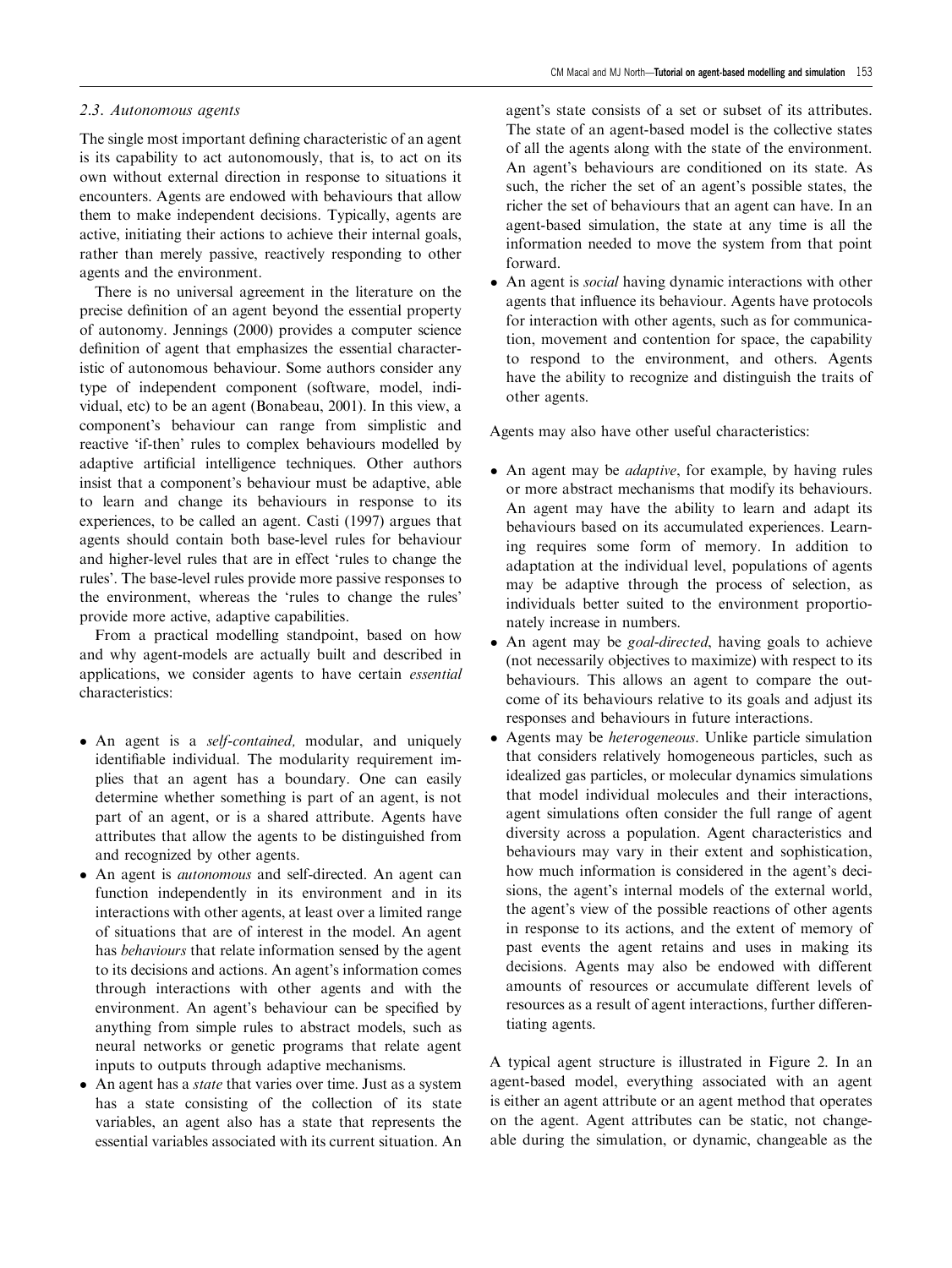

simulation progresses. For example, a static attribute is an agent's name; a dynamic attribute is an agent's memory of past interactions. Agent methods include behaviours, such as rules or more abstract representations such as neural networks, which link the agent's situation with its action or set of potential actions. An example is the method that an agent uses to identify its neighbours.

A theory of agent behaviour for the situations or contexts the agent encounters in the model is needed to model agent behaviour. One may begin with a normative model in which agents attempt to optimize profits, utility, etc, as a starting point for developing a simpler, more descriptive, but realistic, heuristic model of behaviour. One may also begin with a behavioural model if there is available behavioural theory and empirical data to support the application. For example, numerous theories and empirically based heuristics exist for modelling consumer shopping behaviour. These could be implemented and compared in an agent-based model. Cognitive science and related disciplines focus on agents and their social behaviours (Sun, 2006). Behavioural modelling frameworks such as BDI (Belief-Desire-Intent) combine modal and temporal logics as the basis for reactive planning and agent action selection (Wooldridge, 2000). In agent-based modelling applications in which learning is important, theories of learning by individual agents or collectives of agents become important. The field of machine learning is another source of learning algorithms for recognizing patterns in data (such as data mining) through techniques such as supervised learning, unsupervised learning, and reinforcement learning (Alpaydyn, 2004; Bishop, 2007). Genetic algorithms (Goldberg, 1989) and related techniques such as learning classifier systems (Holland et al, 2000) are also commonly used in agent-based models.

## 2.4. Interacting agents

Agent-based modelling concerns itself with modelling agent relationships and interactions as much as it does modelling agent behaviours. The two primary issues of modelling agent interactions are specifying who is, or could be, connected to who, and the mechanisms of the dynamics of the interactions. Both aspects must be addressed in developing agent-based models.

One of the tenets of complex systems and agent-based modelling is that only local information is available to an agent. Agent-based systems are decentralized systems. There is no central authority that either pushes out globally available information to all agents or controls their behaviour in an effort to optimize system performance. Agents interact with other agents, but not all agents interact directly with all the other agents all the time, just as in real-world systems. Agents typically interact with a subset of other agents, termed the agent's neighbours. Local information is obtained from interactions with an agent's neighbours (not any agent or all agents) and from its localized environment (not from any part of the entire environment). Generally, an agent's set of neighbours changes rapidly as a simulation proceeds and agents move through space.

How agents are connected to each other is generally termed an agent-based model's topology or connectedness. Typical topologies include a spatial grid or network of nodes (agents) and links (relationships). A topology describes who transfers information to whom. In some applications, agents interact according to multiple topologies. For example, a recent agent-based pandemic model has agents interacting over a spatial grid to model physical contact as agents go through daily activities and possibly pass on infections. Agents also are members of social networks that model the likelihood of contact with relatives and friends.

An agent's neighbourhood is a general concept applicable to whatever agent spaces are defined in the model. For example, an agent could interact only with its neighbours located close-by in physical (or geographical) space as well as neighbour agents located close-by in its social space as specified by the agent's social network.

Originally, spatial agent-based models were implemented in the form of cellular automata (CA). Conway's Game of Life (Gardner, 1970) is a good example. CA represent agent interaction patterns and available local information by using a grid or lattice environment. The cells immediately surrounding an agent are its neighbourhood. Each cell can be interpreted as an agent that interacts with a fixed set of neighbouring cells. The cell (agent) state is either 'on' or 'off' at any time. Most early spatial agent-based models had the form of a CA. Epstein and Axtell's Sugarscape model is an example (Epstein and Axtell, 1996). In Sugarscape, the topology was more complex than in a simple CA. Agents were mobile and able to move from cell to cell. The grid essentially became the agents' environment. Agents were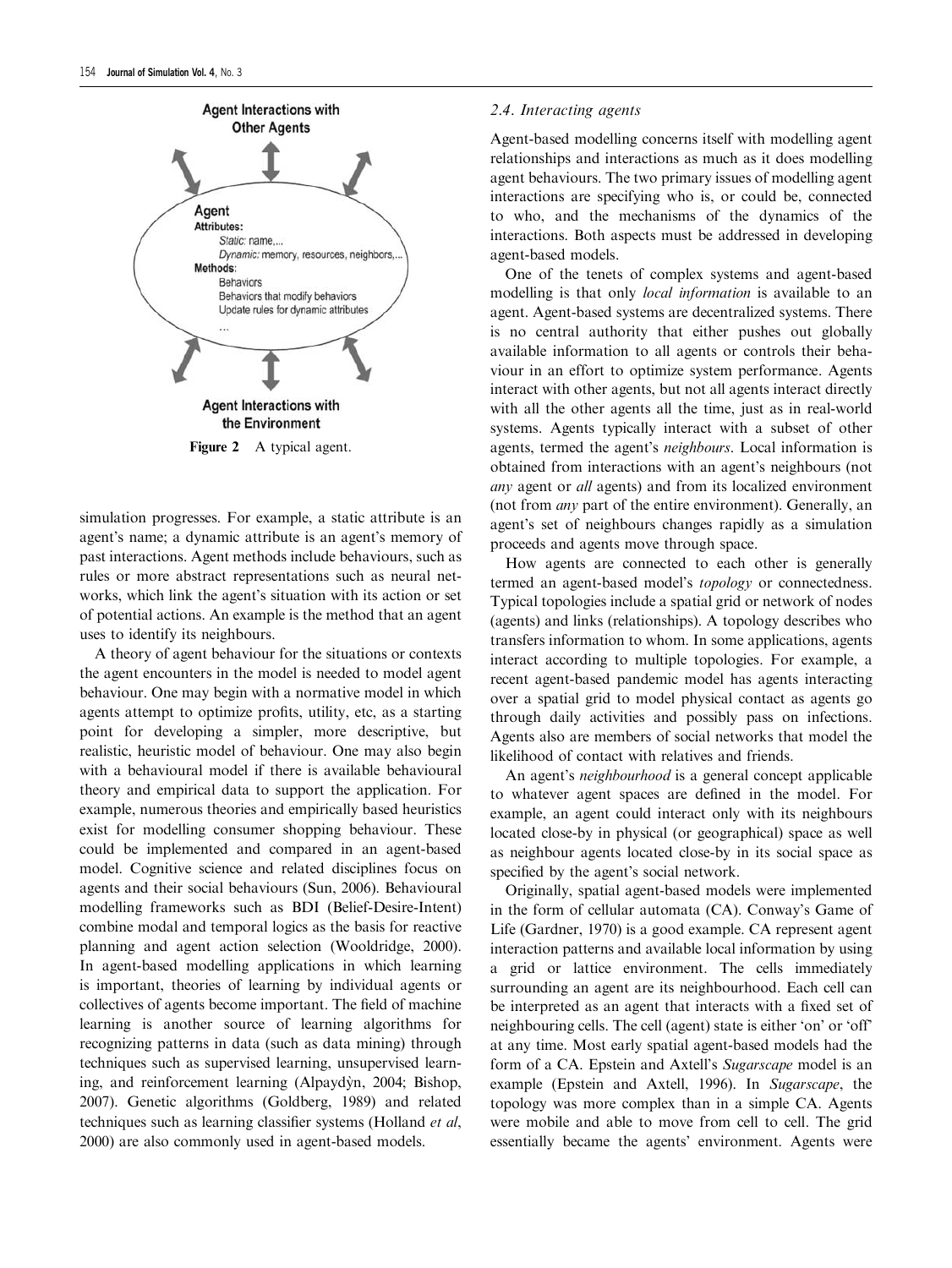able to acquire resources from the environment that were distributed spatially across the grid.

Other agent interaction topologies are now commonly used for modelling agent interactions (Figure 3). In the CA model, agents move from cell to cell on a grid and no more than a single agent occupies a cell at one time. The von Neumann '5-neighbour' neighbourhood is shown in Figure 3a; the '9-neighbour' Moore neighbourhood is also common. In the Euclidean space model, agents roam in two, three or higher dimensional spaces (Figure 3b). Networks allow an agent's neighbourhood to be defined more generally. For the network topology, networks may be static or dynamic (Figure 3c). In static networks, links are pre-specified and do not change. For dynamic networks, links, and possibly nodes, are determined endogenously according to the mechanisms programmed in the model. In the geographic information system (GIS) topology, agents move from patch to patch over a realistic geo-spatial landscape (Figure 3d). In the 'soup', or aspatial model, agents have no location because it is not important (Figure 3e); pairs of agents are randomly selected for interaction and then returned to the soup as candidates for future selection. Many agent-based models include agents interacting in multiple topologies.

#### 2.5. Agent environment

Agents interact with their environment and with other agents. The environment may simply be used to provide information on the spatial location of an agent relative to

other agents or it may provide a rich set of geographic information, as in a GIS. An agent's location, included as a dynamic attribute, is sometimes needed to track agents as they move across a landscape, contend for space, acquire resources, and encounter other situations. Complex environmental models can be used to model the agents' environment. For example, hydrology or atmospheric dispersion models can provide point location-specific data on groundwater levels or atmospheric pollutants, respectively, which are accessible by agents. The environment may thus constrain agent actions. For example, the environment in an agent-based transportation model would include the infrastructure and capacities of the nodes and links of the road network. These capacities would create congestion effects (reduced travel speeds) and limit the number of agents moving through the transportation network at any given time.

## 3. Agent-based modelling applications

### 3.1. The nature of agent-based model applications

Agent-based modelling has been used in an enormous variety of applications spanning the physical, biological, social, and management sciences. Applications range from modelling ancient civilizations that have been gone for hundreds of years to modelling how to design new markets that do not currently exist. Several agent-based modelling applications are summarized in this section, but the list is only a small sampling. Several of the papers covered



Figure 3 Topologies for agent relationships and social interaction.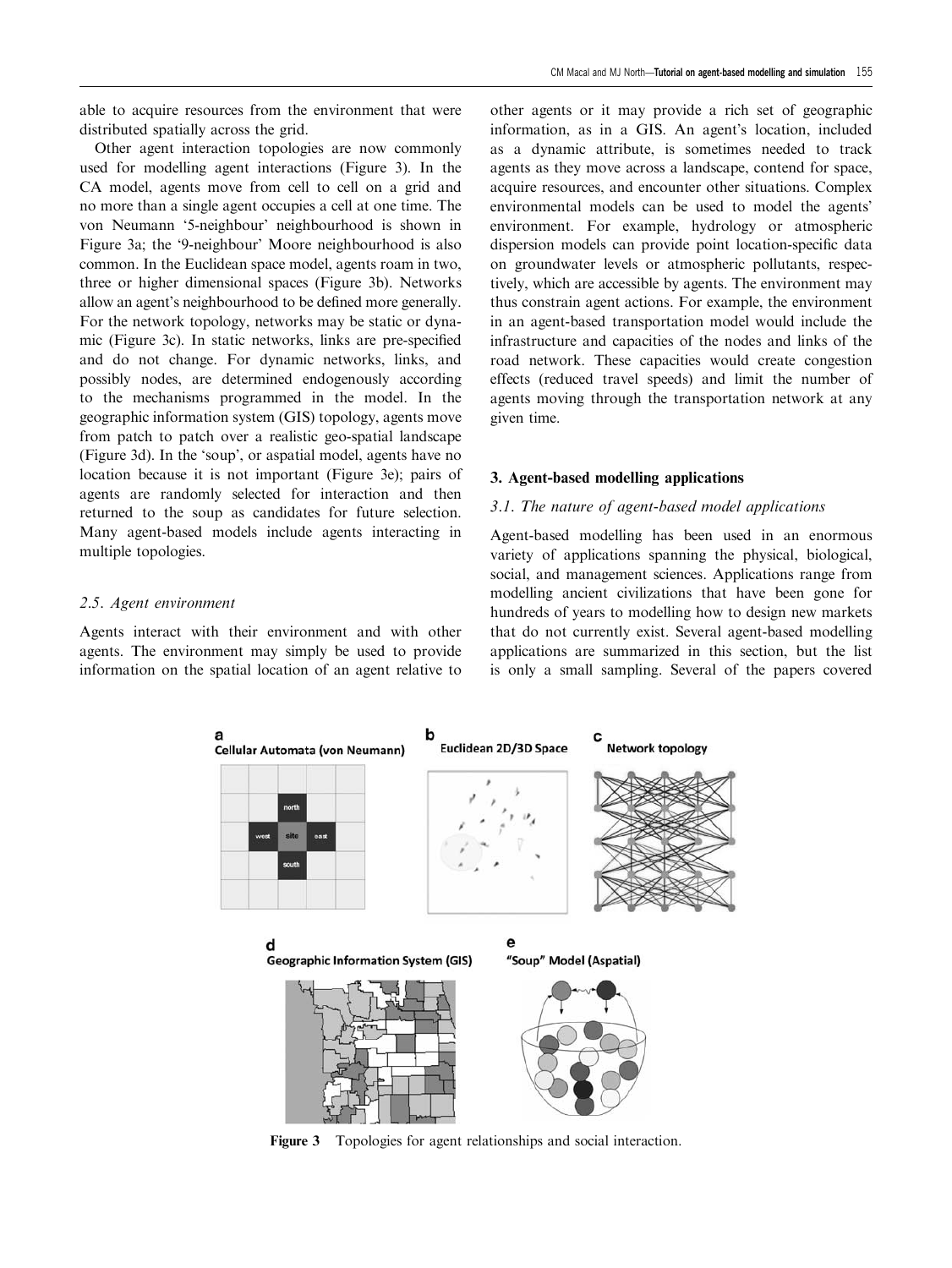here make the case that agent-based modelling, versus other modelling techniques is necessary because agent-based models can explicitly model the complexity arising from individual actions and interactions that exist in the real world.

Agent-based model structure spans a continuum, from elegant, minimalist academic models to large-scale decision support systems. Minimalist models are based on a set of idealized assumptions, designed to capture only the most salient features of a system. Decision support models tend to serve large-scale applications, are designed to answer realworld policy questions, include real data, and have passed appropriate validation tests to establish credibility.

#### 3.2. Applications overview

Troisi et al (2005) applied agent-based simulation to model molecular self-assembly. Agents consist of individual molecules, and agent behaviours consist of the physical laws of molecular interaction. Such agent-based modelling approaches have found use in investigating pattern formation in the self-assembly of nano-materials, in explaining self-organized patterns formed in granular materials, and other areas.

In the biological sciences, agent-based modelling is used to model cell behaviour and interaction, the workings of the immune system, tissue growth, and disease processes. Generally, authors contend that agent-based modelling offers benefits beyond traditional modelling approaches for the problems studied and use the models as electronic laboratories as an adjunct to traditional laboratories. Cellular automata are a natural application for modelling cellular systems (Alber et al, 2003). One approach uses the cellular automata grid to model structures of stationary cells comprising a tissue matrix. Mobile cells consisting of pathogens and antibodies are agents that diffuse through and interact with tissue and other co-located mobile cells. The *Basic Immune Simulator* is built on a general agentbased framework to model the interactions between the cells of the innate and adaptive immune system (Folcik et al, 2007). Approaches for modelling the immune system have inspired several agent-based models of intrusion detection for computer networks (Azzedine et al, 2007) and modelling the development and spread of cancer (Preziosi, 2003). Emonet et al (2005) developed an agent-based simulator AgentCell for modelling the chemotaxis processes for motile behaviour of the E. Coli bacteria. In this multi-scale simulation, agents are modelled as individual molecules as well as whole cells. The model is used to study how the range of natural cell diversity at the molecular level is responsible for the observed range of cell movement behaviours.

In ecology, agent-based modelling is used to model diverse populations of individuals and their interactions. Mock and Testa (2007) develop an agent-based model of predator-prey relationships between transient killer whales and threatened marine mammal species (sea lions and sea otters) in Alaska.

The authors state that until now only simplistic, static models of killer whale consumption had been constructed because of the fact that the interactions between transient killer whales and their marine mammal prey are poorly suited to classical predator-prey modelling approaches.

Agent-based epidemic and pandemic models incorporate spatial and network topologies to model people's realistic activity and contact patterns (Carley et al, 2006; Epstein et al, 2007). The focus is on understanding tipping point conditions that might lead to an epidemic and identifying possible mitigation measures. These models explicitly consider the role of people's behaviour and interactions through social networks as they affect the spread of infectious diseases.

Computational social science is an emerging field that combines modelling and simulation with the social science disciplines (Sallach and Macal, 2001). Agent-based models have been developed in the fields of economics, sociology, anthropology, and cognitive science. Various social phenomena have been investigated using agent-based models that are not easily modelled using other approaches (Macy and Willer, 2002; Gilbert and Troitzsch, 2005). Theoretical applications include social emergence (Sawyer, 2005), the emergence of cooperation (Axelrod, 1997), the generation of social instability (Epstein, 2002), and the collective behaviour of people in crowds (Pan et al, 2007). Sakoda (1971) formulated one of the first social agent-based models, the Checkerboard Model, which relied on a cellular automaton. Using a similar approach, Schelling developed a model of housing segregation in which agents represent homeowners and neighbours, and agent interactions represent agents' perceptions of their neighbours (Schelling, 1978). Schelling showed that housing segregation patterns can emerge that are not necessarily implied or consistent with the objectives of the individual agents. Epstein and Axtell (1996) extended the notion of modelling people to growing entire artificial societies through agent-based simulation in the grid-based Sugarscape model. Sugarscape agents emerged with a variety of characteristics and behaviours, highly suggestive of a realistic, although rudimentary and abstract, society. These early grid-based models with limited numbers of social agents are now being extended to large-scale simulations over realistic social spaces such as social networks and geographies through real-time linkages with GIS.

In many economic models based on standard microeconomic theory, simplifying assumptions are made for analytical tractability. These assumptions include (1) economic agents are rational, which implies that agents have welldefined objectives and are able to optimize their behaviour, (2) economic agents are homogeneous, that is, agents have identical characteristics and rules of behaviour, (3) the system experiences primarily decreasing returns to scale from economic processes (decreasing marginal utility, decreasing marginal productivity, etc), and (4) the long-run equilibrium state of the system is the primary information of interest.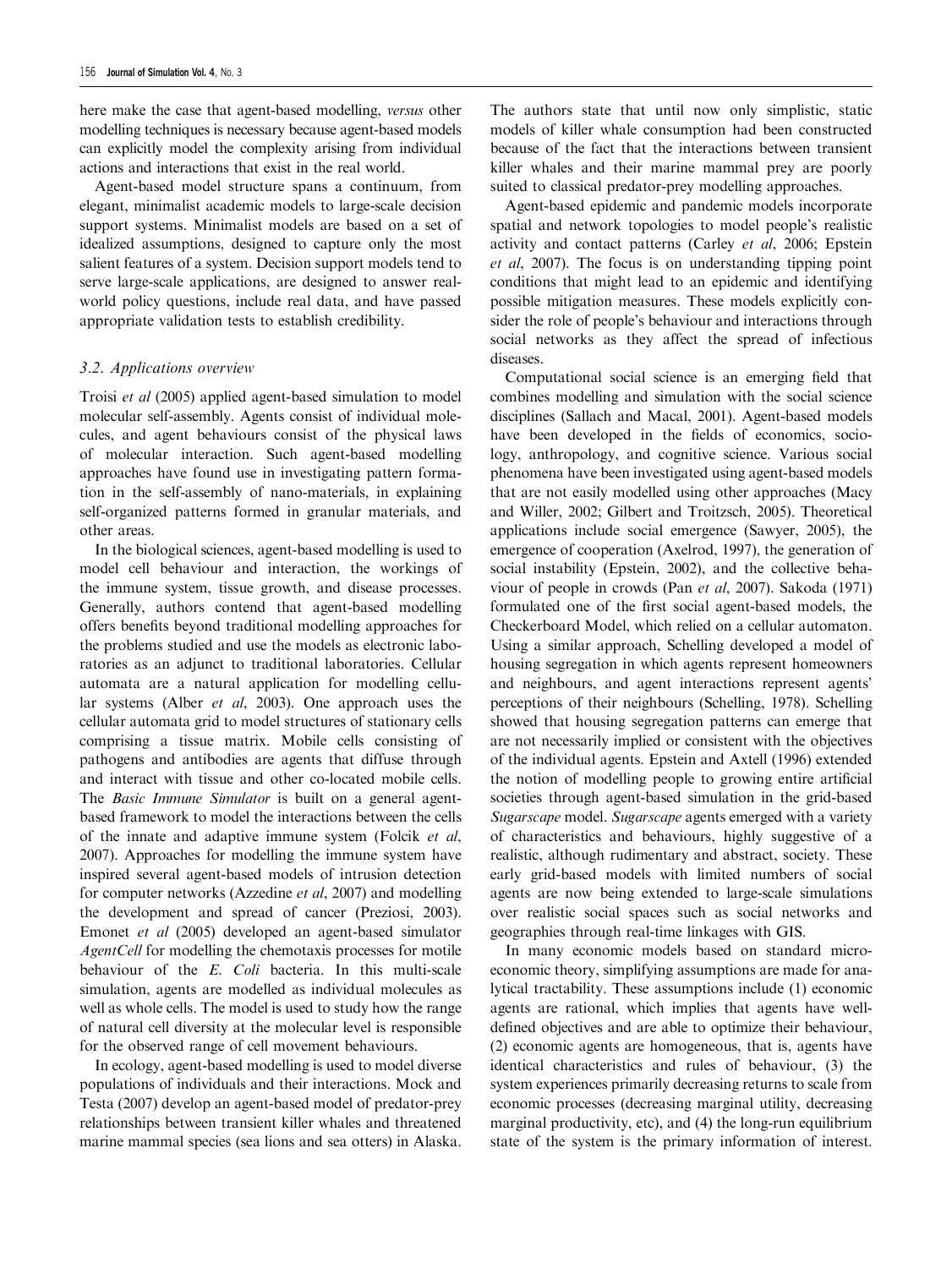Agent-based modelling allows relaxing the standard assumptions of classical economics (Arthur et al, 1997) so the transient states that are encountered along the way to equilibrium can be investigated (Axtell, 2000). This interest has spawned the field of Agent-based Computational Economics (Tesfatsion, 2002; Tesfatsion and Judd, 2006). Much applicable work is being done on understanding how people make decisions in actual situations in such fields as behavioural economics and neuro-economics. This work offers promise in building better empirically based models of agent behaviours that consider rational factors and emotion.

Agent-based models are being used to analyse markets, both existing and hypothetical. Charania et al (2006) use agent-based simulation to model possible futures for a market in sub-orbital space tourism. Each agent is a representation of an entity within the space industry. Tourism companies seek to maximize profits while they compete with other companies for sales. Customers evaluate the products offered by the companies according to their individual tastes and preferences. López-Sánchez et al (2005) developed a multi-agent based simulation of news digital markets adapting traditional business models to investigate market dynamics. Yin (2007) developed an agent-based model of Rocky Mountain tourism applied to the town of Breckenridge, Colorado; the model was used to explore how homeowners' investment and reinvestment decisions are influenced by the level of investment and amenities available in their neighbourhoods. Tonmukayakul (2007) developed an agentbased computational economics model to study market mechanisms for the secondary use of the radio spectrum. Using transaction cost economics as the theoretical framework, the model was used to identify the conditions for when and why the secondary use market could emerge and what form it might take.

Archaeology and anthropology are making use of largescale agent-based modelling by providing an experimental virtual laboratory for long-vanished civilizations. Kohler et al (2005) employed large-scale agent-based simulations based on archaeological evidence to understand the social and cultural factors responsible for the disappearance of the ancient Pueblo in some parts of the south-western USA. Wilkinson et al (2007) used agent-based modelling to understand the growth and decline of ancient Mesopotamians.

Agent-based models of many real-world systems tend to consist of a mix of physical components (modelled as agents) and social agents, termed 'socio-technic' systems. Examples of such systems for which large-scale agent-based models have been developed include traffic, air traffic control, military command and control and net-centric operations, physical infrastructures and markets, such as electric power and integrated energy markets. For example, Cirillo et al (2006) used an agent-based approach to model the Illinois electric power markets under conditions of deregulation in an effort to anticipate likely effects on electricity prices and reliability.

This special issue adds to the growing list of agent-based model applications. Ou *et al* use their model of egg plant growth to promote understanding of the interactions between plant architecture and physiological processes. Chen and Hardoon use their model to examine cell division and migration in the colonic crypt to better understand the mechanisms of tumorigenesis.

# 4. Methods for agent-based modelling

# 4.1. Agent model design

When developing an agent-based model, it is useful to ask a series of questions, the answers to which will lead to an initial model design:

- 1. What specific problem should be solved by the model? What specific questions should the model answer? What value-added would agent-based modelling bring to the problem that other modelling approaches cannot bring?
- 2. What should the agents be in the model? Who are the decision makers in the system? What are the entities that have behaviours? What data on agents are simply descriptive (static attributes)? What agent attributes would be calculated endogenously by the model and updated in the agents (dynamic attributes)?
- 3. What is the agents' environment? How do the agents interact with the environment? Is an agent's mobility through space an important consideration?
- 4. What agent behaviours are of interest? What decisions do the agents make? What behaviours are being acted upon? What actions are being taken by the agents?
- 5. How do the agents interact with each other? With the environment? How expansive or focused are agent interactions?
- 6. Where might the data come from, especially on agent behaviours, for such a model?
- 7. How might you validate the model, especially the agent behaviours?

Answering these questions is an essential part of the agent-based model design process. There are a variety of approaches to designing and implementing agent-based models. North and Macal (2007) discuss both design methodologies and selected implementation environments in depth. Marsh and Hill (2008) offer an initial methodology for defining agent behaviours in an application for unmanned autonomous vehicles. Overall, bottom-up, highly iterative design methodologies seem to be the most effective for practical model development. Modern software (and model) development practices dictate that model design be independent of model implementation. That is, a good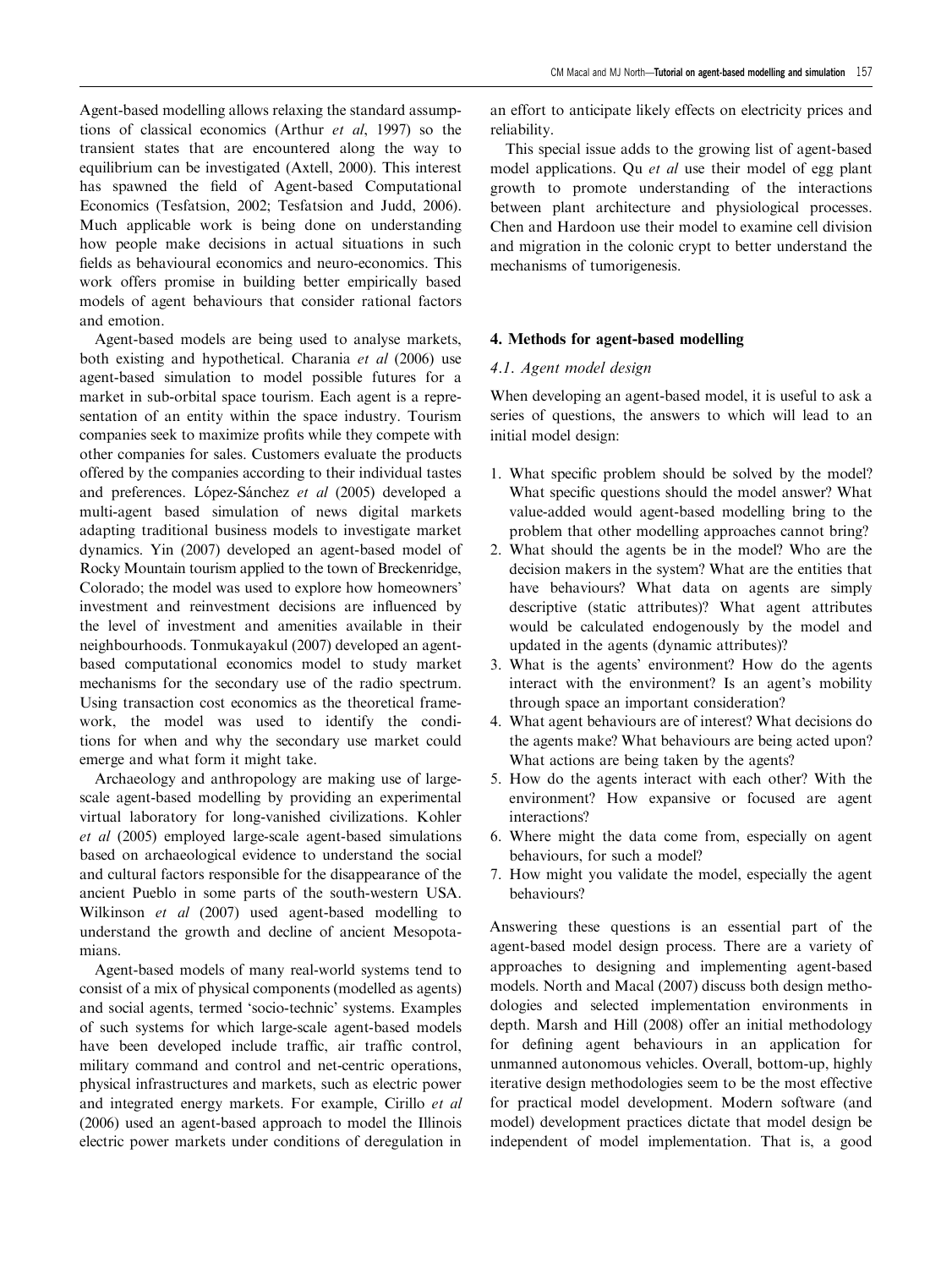software (model) design should be able to be implemented in whatever computer language or coding scheme is selected.

The communication of a model, its design assumptions, and detailed elements is essential if models are to be understood and reused by others than their original developers. Grimm et al (2006) present a proposed standard protocol for describing agent-based and related models as a first step for establishing a more detailed common format.

#### 4.2. Agent model implementation

Agent-based modelling can be done using general, all-purpose software or programming languages, or it can be done using specially designed software and toolkits that address the special requirements of agent modelling. Agent modelling can be done in the small, on the desktop, or in the large, using large-scale computing cluster, or it can be done at any scale in-between these extremes. Projects often begin small, using one of the desktop ABMS tools, and then grow in stages into the larger-scale ABMS toolkits. Often one begins developing their first agent model using the approach that one is most familiar with, or the approach that one finds easiest to learn given their background and experience.

We can distinguish implementation alternatives to building agent-based models on the basis of the software used. Spreadsheets, such as Microsoft Excel, in many ways offer the simplest approach to modelling. It is easier to develop models with spreadsheets than with many of the other tools, but the resulting models generally allow limited agent diversity, restrict agent behaviours, and have poor scalability compared to the other approaches. Some macro-level programming is also needed using the VBA language.

General computational mathematics systems such as MATLAB and *Mathematica*, which many people may be already familiar with, can also be used quite successfully; however, these systems provide no specific capabilities for modelling agents. General programming languages such as Python, Java, and  $C++$ , and C also can be used, but development from scratch can be prohibitively expensive given that this would require the development of many of the available services already provided by specialized agent modelling tools. Most large-scale agent-based models use specialized tools, toolkits, or development environments based on reasons having to do with usability, ease of learning, cross-platform compatibility, and the need for sophisticated capabilities to connect to databases, graphical user interfaces and GIS.

## 4.3. Agent modelling services

Regardless of the specific design methodology that is selected, a range of services is commonly required for implementing large-scale models that include real data and geo-spatial environments, which are becoming more prevalent. Some of the more common capabilities include

project specification services; agent specification services; input data specification and storage services; model execution services; results storage and analysis services; and model packaging and distribution services.

Project specification services provide a way for modellers to identify which sets of resources (eg files) constitute each model. There are three common approaches, depending on how much support the implementation environment provides for the modeller: (1) the library-oriented approach, (2) the integrated development environment (IDE) approach, and (3) the hybrid approach.

In the library-oriented approach to project specification, the agent modelling tool consists of a library of routines organized into an application programming interface (API). Modellers create models by making a series of calls to the various functions within the modelling toolkit. It is the responsibility of modellers to ensure that the correct call sequences are used and that all of the required files are present. In exchange, modellers have great flexibility in the way that they define their models. Examples include the Java archives (JAR) used by Repast for Java (North et al, 2006; ROAD, 2009) or MASON (GMU, 2009); the binary libraries used by Swarm (SDG, 2009); and the Microsoft .NET assemblies used by Repast for the Microsoft.NET framework (North et al, 2006; ROAD, 2009).

The IDE approach to project specification uses a code or model editing program to organize model construction. IDE's also provide a built-in mechanism to compile or interpret and then execute models. There are several options including combined 'one file' IDEs, factored multiple-file IDEs, and hybrid approaches. Combined 'one file' IDEs use a single file to describe each model. An example is NetLogo (Wilensky, 1999; NetLogo, 2009). These systems are often quite easy to initially learn and use, but do not always scale well to larger and more complex models as compared to the other project specification approaches. The scalability issues include difficulties supporting team development, difficulties with editing increasingly large model files, and difficulties in organizing and reorganizing model code as it grows. Factored multiple-file IDEs use a set of files to describe each model. They usually include some type of built-in file manager along with the editor. Factored multiple-file IDEs can use either custom development environments which are specially built for a given agent platform; standards-based environments such as Eclipse (Eclipse Foundation, 2009), or a mixture of custom and standards-based environments. Support for features like team development (ie two or more modellers simultaneously creating a model), version control (ie automated tracking of code changes), and refactoring (ie automated tools for reorganizing code) helps to make these environments more powerful than typical combined 'one file' IDEs. In many cases, these environments require more knowledge to use than 'one file' IDEs but they also tend to scale more effectively. However, they may be less flexible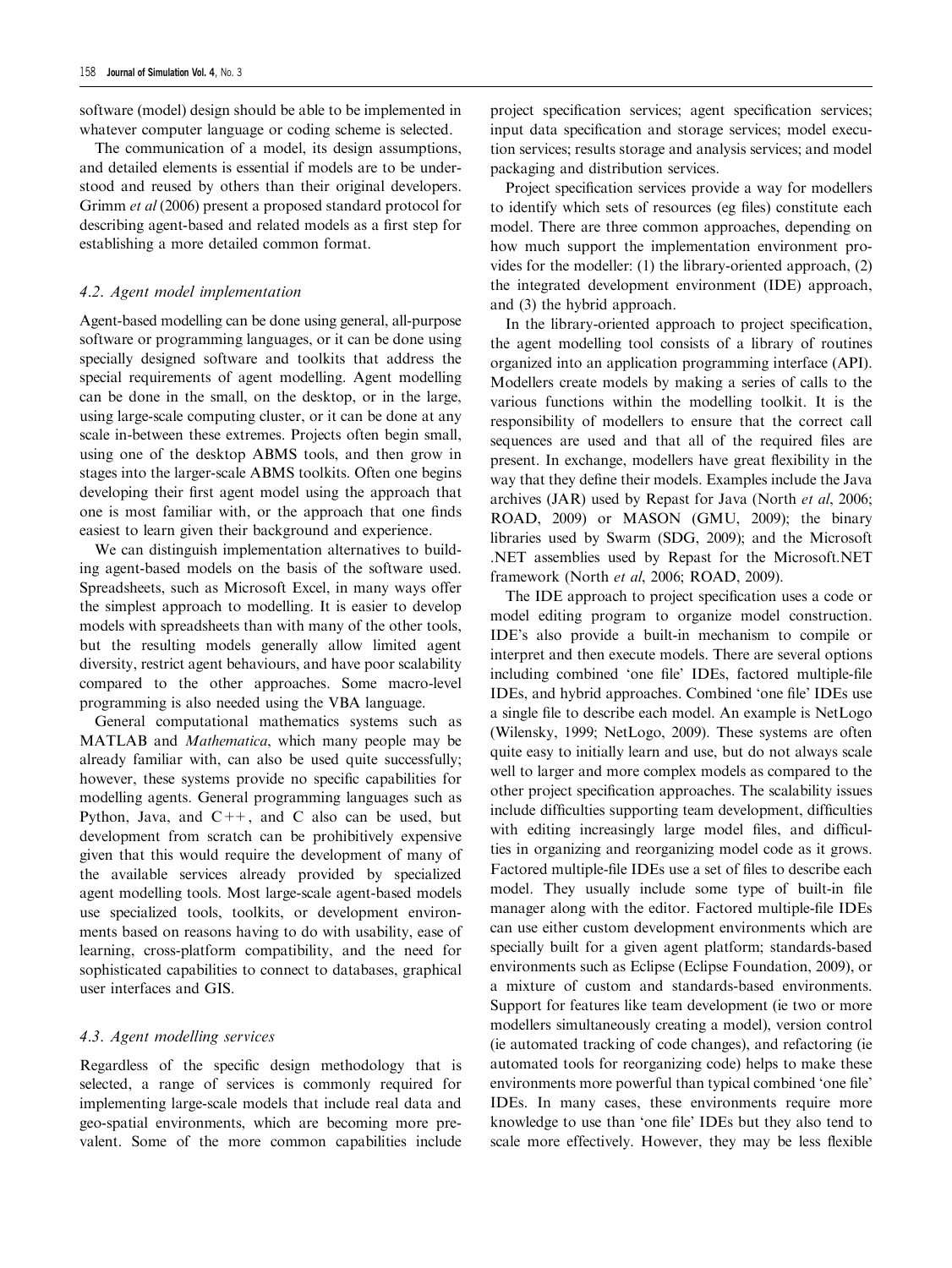than hybrid systems in the more extreme cases of model size and complexity.

The hybrid approach to project specification allows modellers to use the environment as either a stand-alone library or a factored multiple-file IDE. Examples include Repast Simphony (North et al, 2007; ROAD, 2009) and AnyLogic (XJ Technologies, 2009). In exchange for this added flexibility, these environments may require more knowledge to use than other types of IDEs but they also tend to scale the most effectively.

Agent specification services provide a means for modellers to define the attributes and behaviours of agents. These services can use general purpose languages such as  $C_{++}$  or Java; textual domain-specific languages (DSLs) such as Mathematica or MATLAB (Macal, 2004b); or visual DSLs such as the Repast Simphony flowchart shown in Figure 4. Along with or included in the language features, some implementation environments provide special support for features such as adaptation and learning (eg neural networks); optimization (eg genetic algorithms); social networks; geographical information systems (GIS); and systems dynamics.

Input data specification and storage services allow users to setup and save data that defines model runs. Input data setup can be done visually by pointing and clicking to create agents, by using custom programs to create agents in specified patterns, or by using external input data files in customized or standardized file formats. The standard storage formats can include extensible markup language (XML) files, spreadsheets, databases, or GIS files. Some



Figure 4 A Repast Simphony agent behaviour flowchart.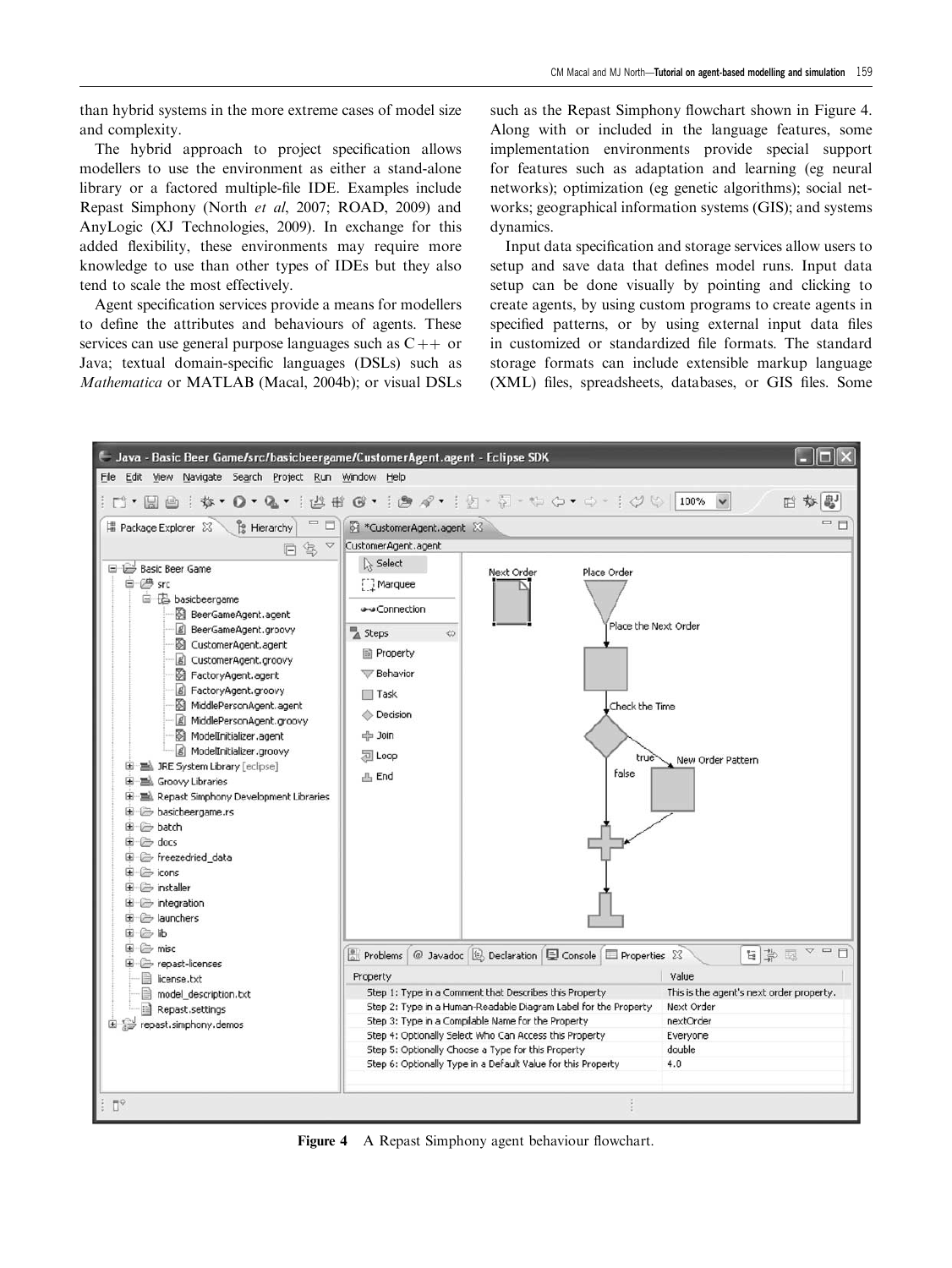systems also allow 'checkpointing', which is saving and restoring the current state of a model at any time during execution.

Model execution services provide a means for model users to run and interact with simulations. Interactive execution can include viewing and modifying the attributes of agents (ie agent 'probing'); displaying agents in two and three dimensions; and running models without visual displays to quickly generate data (ie 'batch execution'). Batch execution can include the execution of multiple model runs on one local computer or on clusters of computers.

Results storage and analysis services allow model users to conveniently examine the results of individual model runs or sets of runs. Major analysis mechanisms include visualization, data mining, statistics, and report generation. Most implementation environments allow modellers to produce output text or binary files during execution, primarily using programming. These output files can then be manually read into separate external analysis tools. Some implementation environments such as Repast Simphony (North et al, 2007; ROAD, 2009) and AnyLogic (XJ Technologies, 2009) include either built-in analysis tools or point-and-click mechanisms to create output files and directly invoke external analysis tools.

Model packaging and distribution services allow modellers to disseminate completed models to end users. There are a range of methods for packaging models including embedded-platform packaging, IDE-based packaging, and stand-alone packaging. Once models are packaged there are several ways to distribute the results including file-based distribution, installer-based distribution, and web-based execution. In principle, any of the distribution options can be used with any of the packaging approaches. Embedded-platform packaging places models within larger surrounding software systems. This kind of packaging is often used for models that are built using the library project specification approach. This approach usually requires substantial software development knowledge. IDE-based packaging occurs when a model is developed using the IDE project specification approach and is then disseminated by distributing copies of the IDE with the model inside. This approach usually allows users to examine and change the model when they receive it. It also sometimes requires greater skill on the user's part compared to the other packaging approaches since IDEs can be somewhat complex. Stand-alone packaging binds a model into a program separate from the development environment that was used to create it. This new program, commonly called the 'runtime version' of the model, can be distributed to end users. This approach is usually the simplest for users who want to execute the model but not examine or change the code.

File-based distribution places the files that constitute the model in a user accessible location such as a CD, DVD, file server, or website. These files can be individually accessed

or distributed in a compressed or uncompressed archive. Installer-based distribution uses a custom program which copies the model onto the user's computer and then configures it for execution. Installers usually have graphical wizard-based interfaces that make installation more reliable than for the other distribution approaches because of the ability of the installation software to automatically fix common configuration issues. Web-based execution embeds a packaged model into a web page for execution from within a browser. Web-based execution is differentiated from simply making raw files or an installer available from a website in that it requires models to execute from within a browser or browser plug-in rather than simply being downloaded and installed from an online source. Webbased execution is often the easiest and fastest distribution method for users. However, reliability can suffer because of the varying functionality of the wide range of browsers and browser plug-ins that are in common use today.

This section shows that there is a wide range of ways to implement agent-based models. When evaluating agent modelling tools, it should be noted that no one approach is universally better for all situations. Rather, different kinds of implementation approaches and environments have various strengths and weakness depending on the modelling questions of interest. Furthermore, it is common to use different tools during different stages of model development. For example, a modeller might start with a combined 'one file' IDE for initial model prototyping and then later transition to a factored multiple-file IDE as the model scales up in size and complexity. Therefore, the existing range of tools can best be thought of as a portfolio of options from which good selections can be made for each modelling question and stage.

#### 5. Summary and conclusions

ABMS is a new approach to modelling systems comprised of autonomous, interacting agents. There are a growing number of agent-based applications in a variety of fields and disciplines. ABMS is particularly applicable when agent adaptation and emergence are important considerations. Many agent-based software and toolkits have been developed and are widely used. A combination of several synergistic factors is moving ABMS forward rapidly. These factors include the continuing development of specialized agent-based modelling methods and toolkits, the widespread application of agent-based modelling, the mounting collective experience of the agent-based modelling community, the recognition that behaviour is an important missing element in existing models, the increasing availability of micro-data to support agent-based models, and advances in computer performance. Taken together, these factors suggest that ABMS promises to have far-reaching effects into the future on how businesses use computers to support decision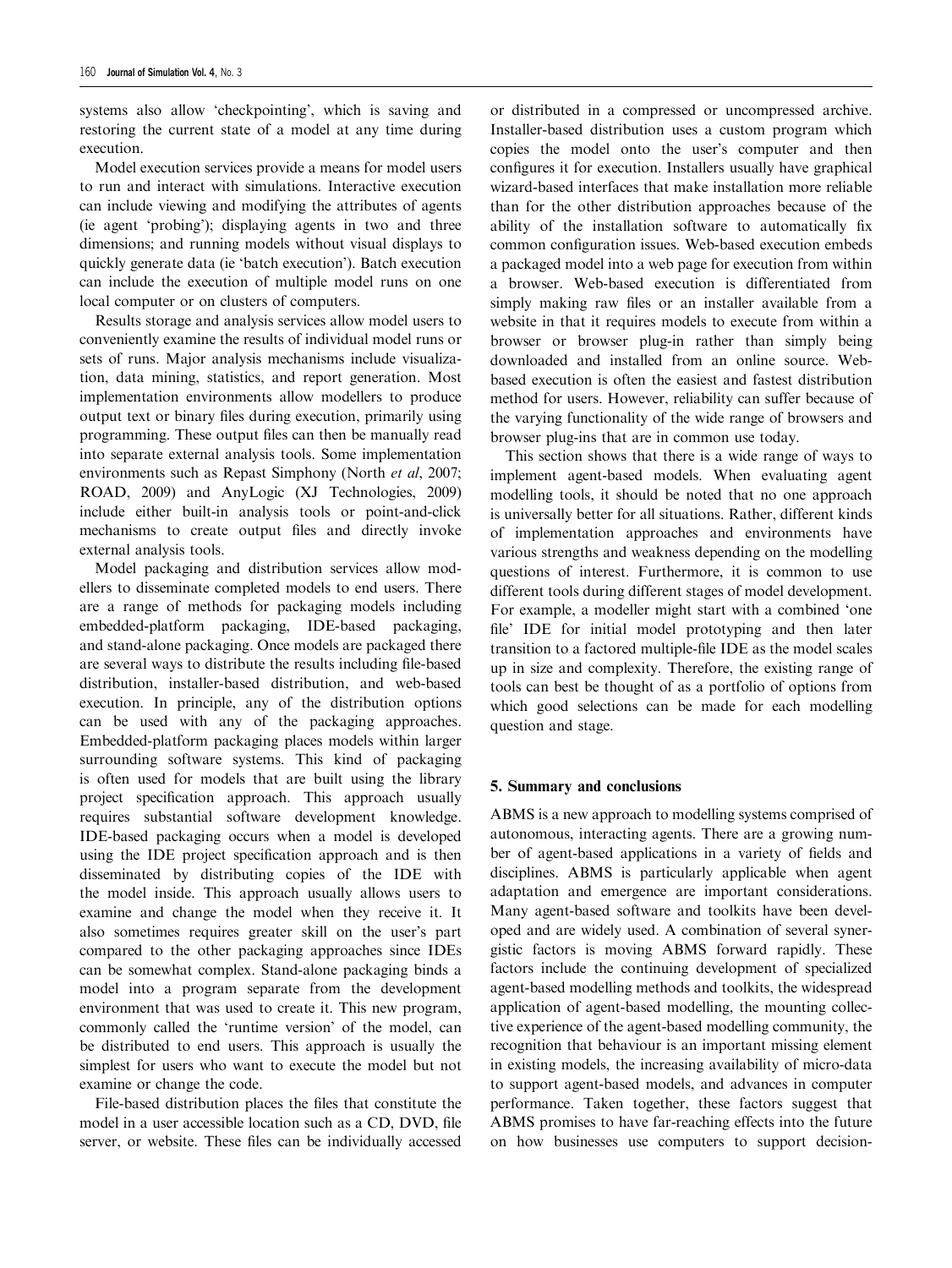making, government uses models to make and support policy, and researchers use electronic laboratories to further their research.

Acknowledgements—This work was supported by the US Department of Energy under contract number DE-AC02-06CH11357.

#### References

- Alber MS, Kiskowski MA, Glazier JA and Jiang Y (2003). On cellular automaton approaches to modeling biological cells. In: Rosenthal J and Gilliam DS (eds). Mathematical Systems Theory in Biology, Communication, and Finance, IMA Vol. 134, Springer: New York, pp 1–39.
- Alpaydin E (2004). Introduction to Machine Learning. MIT Press: Cambridge, MA.
- Arthur WB, Durlauf SN and Lane DA (eds). (1997). The Economy as an Evolving Complex System II, SFI Studies in the Sciences of Complexity. Addison-Wesley: Reading, MA.
- Axelrod R (1997). The Complexity of Cooperation: Agent-Based Models of Competition and Collaboration. Princeton University Press: Princeton, NJ.
- Axtell R (2000). Why agents? On the varied motivations for agent computing in the social sciences. Working Paper 17, Center on Social and Economic Dynamics, Brookings Institution, Washington, DC.
- Azzedine B et al (2007). An agent-based and biological inspired real-time intrusion detection and security model for computer network operations. Comp Commun 30(13): 2649–2660.
- Bagni R, Berchi R and Cariello P (2002). A comparison of simulation models applied to epidemics. J Artif Soc Social Simul 5(3), http://jasss.soc.surrey.ac.uk/5/3/5.html accessed 30 June 2002.
- Bishop CM (2007). Pattern Recognition and Machine Learning. Springer: New York.
- Bonabeau E (2001). Agent-based modeling: Methods and techniques for simulating human systems. Proc Natl Acad Sci 99(3): 7280–7287.
- Carley KM et al (2006). Biowar: Scalable agent-based model of bioattacks. IEEE Trans Syst Man Cybernet 36(2): 252–265.
- Casti J (1997). Would-Be Worlds: How Simulation is Changing the World of Science. Wiley: New York.
- Charania AC, Olds JR and DePasquale D (2006). Sub-orbital Space Tourism Market: Predictions of the Future Marketplace Using Agent-based Modeling. SpaceWorks Engineering, Inc.: Atlanta, GA, http://www.sei.aero/uploads/archive/IAC-06-E3.4.pdf.
- Cirillo R et al (2006). Evaluating the potential impact of transmission constraints on the operation of a competitive electricity market in illinois. Argonne National Laboratory, Argonne, IL, ANL-06/ 16 (report prepared for the Illinois Commerce Commission), April.
- Eclipse Foundation (2009). Eclipse home page. http://www.eclipse .org/.
- Emonet T et al (2005). AgentCell: A digital single-cell assay for bacterial chemotaxis. Bioinformatics 21(11): 2714–2721.
- Epstein JM (2002). Modeling civil violence: An agent-based computational approach. Proc Natl Acad Sci 99(90003): 7243–7250.
- Epstein JM and Axtell R (1996). Growing Artificial Societies: Social Science from the Bottom Up. MIT Press: Cambridge, MA.
- Epstein JM et al (2007). Controlling pandemic flu: The value of international air travel restrictions. PLoS ONE 2(5): e401. doi:10.1371/journal.pone.0000401.
- Folcik VA, An GC and Orosz CG (2007). The basic immune simulator: An agent-based model to study the interactions between innate and adaptive immunity. Theoret Biol Med Model 4(39), http://www.tbiomed.com/content/4/1/39.
- Gardner M (1970). The fantastic combinations of john conway's new solitaire game ''Life''. Scient Amer 223: 120–123.
- Gilbert N and Troitzsch KG (2005). Simulation for the Social Scientist, 2nd edn, Open University Press: Maidenhead, UK.
- GMU (George Mason University) (2009). MASON home page. http://cs.gmu.edu/ $\sim$ eclab/projects/mason/.
- Goldberg DE (1989). Genetic Algorithms in Search, Optimization, and Machine Learning. Addison-Wesley: Reading, MA.
- Grimm V et al (2006). A standard protocol for describing individual-based and agent-based models. Ecol Model 198(1–2): 115–126.
- Hill RR, Carl RG and Champagne LE (2006). Using agent simulation models to examine and investigate search theory against a historical case study. J Simul 1(1): 29–38.
- Holland J (1995). Hidden Order: How Adaptation Builds Complexity. Addison-Wesley: Reading, MA.
- Holland JH et al (2000). What is a learning classifier system? In: Lanzi PL, Stolzmann W and Wilson SW (eds). Learning Classifier Systems, from Foundations to Applications. Springer-Verlag: London, UK, pp 3–32.
- Jennings NR (2000). On agent-based software engineering. Artif Intell 117: 277–296.
- Kauffman SA (1993). The Origins of Order: Self-Organization and Selection in Evolution. Oxford University Press: Oxford, UK.
- Kohler TA, Gumerman GJ and Reynolds RG (2005). Simulating ancient societies. Scient Amer 293(1): 77–84.
- Langton CG (1989). Artificial life. In: Langton CG (ed). Artificial Life: The Proceedings of an Interdisciplinary Workshop on the Synthesis and Simulation of Living Systems (held September 1987, Los Alamos, New Mexico, Vol. VI in Santa Fe Institute Studies in the Sciences of Complexity), Addison-Wesley: Reading, MA, pp 1–47.
- López-Sánchez M, Noria X, Rodríguez JA and Gilbert N (2005). Multi-agent based simulation of news digital markets. Int J Comp Sci Appl II(I). http://www.tmrfindia.org/ijcsa/v21.html.
- Macal CM (2004a). Emergent structures from trust relationships in supply chains. In: Macal C, Sallach D and North M (eds). Proceedings of Agent 2004: Conference on Social Dynamics: Interaction, Reflexivity and Emergence. Argonne National Laboratory: Chicago, IL, 7–9 October, pp 743–760.
- Macal CM (2004b). Agent-based modeling and social simulation with Mathematica and MATLAB. In: Macal C, Sallach D and North M (eds). Proceedings of Agent 2004: Conference on Social Dynamics: Interaction, Reflexivity and Emergence. Chicago, IL, 7–9 October. http://www.agent2004.anl.gov/pp 185–204.
- Macal CM (2009). Agent based modeling and artificial life. In: Meyers R (ed). Encyclopedia of Complexity and Systems Science. Springer: New York, pp 112–131 (ISBN 978-0-387-75888-6).
- Macy MW and Willer R (2002). From factors to actors: Computational sociology and agent-based modeling. Ann Rev Sociol 28: 143–166.
- Marsh WE and Hill RR (2008). An initial agent behavior modeling and definition methodology as applied to unmanned aerial vehicle simulation. Int J Simul Process Model 4(2): 119-129.
- Minar N, Burkhart R, Langton C and Askenazi M (1996). The swarm simulation system, a toolkit for building multi-agent simulations. Working Paper 96-06-042, Santa Fe Institute, Santa Fe, NM. http://www.santafe.edu/projects/swarm/over view/overview.html.
- Mock KJ and Testa JW (2007). An Agent-based Model of Predator-Prey Relationships between Transient Killer Whales and Other